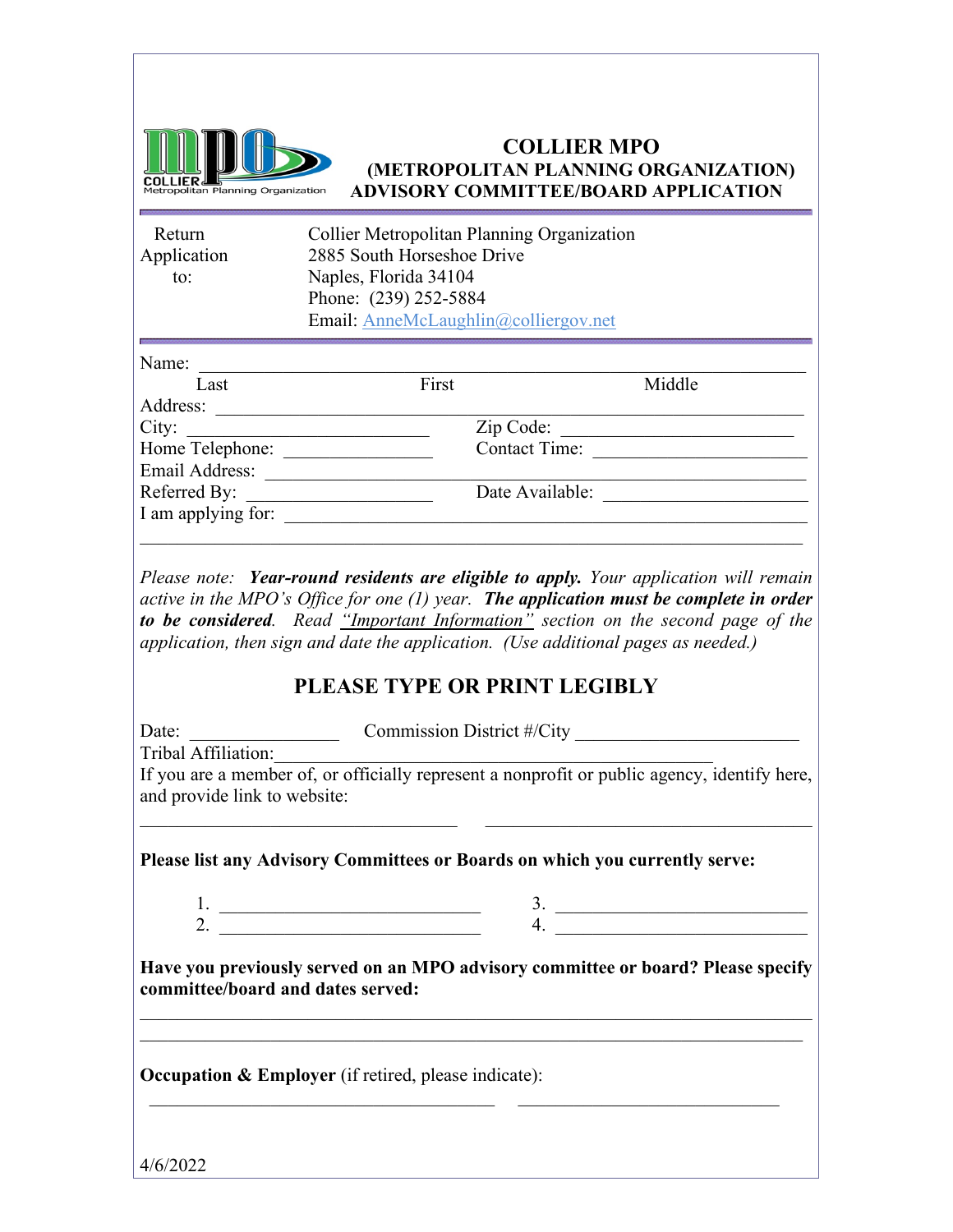Please describe your background and experience which you feel provides a useful perspective for this Committee/Board.

 $\mathcal{L}_\text{G}$  , and the contribution of the contribution of the contribution of the contribution of the contribution of the contribution of the contribution of the contribution of the contribution of the contribution of t  $\mathcal{L}_\text{G}$  , and the contribution of the contribution of the contribution of the contribution of the contribution of the contribution of the contribution of the contribution of the contribution of the contribution of t  $\mathcal{L}_\text{G}$  , and the contribution of the contribution of the contribution of the contribution of the contribution of the contribution of the contribution of the contribution of the contribution of the contribution of t  $\mathcal{L}_\text{max} = \mathcal{L}_\text{max} = \mathcal{L}_\text{max} = \mathcal{L}_\text{max} = \mathcal{L}_\text{max} = \mathcal{L}_\text{max} = \mathcal{L}_\text{max} = \mathcal{L}_\text{max} = \mathcal{L}_\text{max} = \mathcal{L}_\text{max} = \mathcal{L}_\text{max} = \mathcal{L}_\text{max} = \mathcal{L}_\text{max} = \mathcal{L}_\text{max} = \mathcal{L}_\text{max} = \mathcal{L}_\text{max} = \mathcal{L}_\text{max} = \mathcal{L}_\text{max} = \mathcal{$ 

Please describe any public involvement or community service you've been involved in either locally or otherwise (in addition to Committees and Boards you currently serve on.)

 $\mathcal{L}_\text{G}$  , and the contribution of the contribution of the contribution of the contribution of the contribution of the contribution of the contribution of the contribution of the contribution of the contribution of t  $\mathcal{L}_\text{G}$  , and the contribution of the contribution of the contribution of the contribution of the contribution of the contribution of the contribution of the contribution of the contribution of the contribution of t  $\mathcal{L}_\text{G}$  , and the contribution of the contribution of the contribution of the contribution of the contribution of the contribution of the contribution of the contribution of the contribution of the contribution of t  $\mathcal{L}_\text{max} = \mathcal{L}_\text{max} = \mathcal{L}_\text{max} = \mathcal{L}_\text{max} = \mathcal{L}_\text{max} = \mathcal{L}_\text{max} = \mathcal{L}_\text{max} = \mathcal{L}_\text{max} = \mathcal{L}_\text{max} = \mathcal{L}_\text{max} = \mathcal{L}_\text{max} = \mathcal{L}_\text{max} = \mathcal{L}_\text{max} = \mathcal{L}_\text{max} = \mathcal{L}_\text{max} = \mathcal{L}_\text{max} = \mathcal{L}_\text{max} = \mathcal{L}_\text{max} = \mathcal{$ 

 $\mathcal{L}_\text{G}$  , and the contribution of the contribution of the contribution of the contribution of the contribution of the contribution of the contribution of the contribution of the contribution of the contribution of t  $\mathcal{L}_\text{G}$  , and the contribution of the contribution of the contribution of the contribution of the contribution of the contribution of the contribution of the contribution of the contribution of the contribution of t

What other MPO advisory committee(s) would you be willing to serve on?

## **Several of the MPO advisory committees/boards have specific membership requirements. To assist the Collier MPO in its selection process, please check as many of the following categories that apply:**

 $\mathcal{L}_\text{G}$  , and the contribution of the contribution of the contribution of the contribution of the contribution of the contribution of the contribution of the contribution of the contribution of the contribution of t  $\mathcal{L}_\text{G}$  , and the contribution of the contribution of the contribution of the contribution of the contribution of the contribution of the contribution of the contribution of the contribution of the contribution of t  $\mathcal{L}_\text{max} = \mathcal{L}_\text{max} = \mathcal{L}_\text{max} = \mathcal{L}_\text{max} = \mathcal{L}_\text{max} = \mathcal{L}_\text{max} = \mathcal{L}_\text{max} = \mathcal{L}_\text{max} = \mathcal{L}_\text{max} = \mathcal{L}_\text{max} = \mathcal{L}_\text{max} = \mathcal{L}_\text{max} = \mathcal{L}_\text{max} = \mathcal{L}_\text{max} = \mathcal{L}_\text{max} = \mathcal{L}_\text{max} = \mathcal{L}_\text{max} = \mathcal{L}_\text{max} = \mathcal{$ 

### **1. Year-round resident of:**

- Collier County (unincorporated area)
- City of Naples
- City of Marco Island
- Everglades City

### **2. Member of one of the following organizations or groups:**

- AARP
- Adventure Cycling
- Bicycling/Walking Advocacy Group:
- Professional Association: \_\_\_\_\_\_\_\_\_\_\_\_\_\_\_\_\_\_\_\_\_\_\_\_\_\_\_\_\_\_\_\_\_\_\_ \_\_\_\_\_\_
- Chamber of Commerce:
- Visitors & Tourism Bureau
- Community Redevelopment Agency
- NAACP
- Historical Preservation Society:
- Homeowners' Association: \_\_\_\_\_\_\_\_\_\_\_\_\_\_\_\_\_\_\_\_\_\_\_\_\_\_\_ \_\_\_\_\_\_

4/6/2022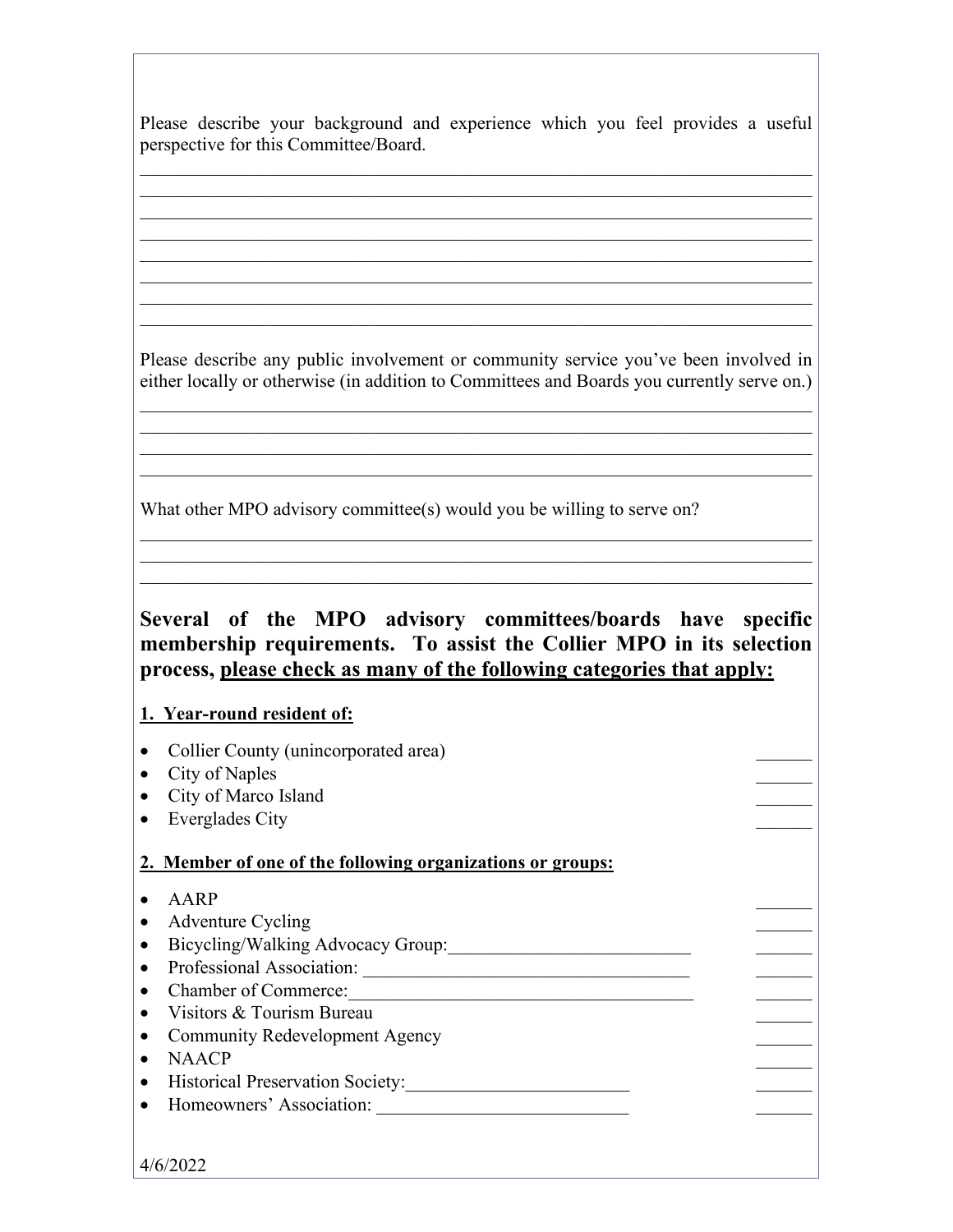| <b>Environmental Group:</b><br>٠                                               |  |
|--------------------------------------------------------------------------------|--|
| Home Builders Association<br>$\bullet$                                         |  |
| <b>Collier County Public Schools</b><br>٠                                      |  |
| Other NGO, Community Association<br>٠                                          |  |
| Agricultural Industry<br>٠                                                     |  |
| Trucking Industry<br>$\bullet$                                                 |  |
| $\bullet$                                                                      |  |
|                                                                                |  |
| 3. Representative of one of the following:                                     |  |
|                                                                                |  |
| Persons with Disabilities<br>$\bullet$                                         |  |
| Major Employer in the MPO Region<br>$\bullet$                                  |  |
| <b>Small Business Owner</b><br>٠                                               |  |
| State, City or County Department of Children & Families<br>٠                   |  |
| State, City or County Department of Health<br>٠                                |  |
| State, City, or County Department of Education<br>٠                            |  |
| <b>Educational Institution</b><br>$\bullet$                                    |  |
| <b>Elderly Health Care Provider</b><br>$\bullet$                               |  |
| Other Health Care Provider<br>$\bullet$                                        |  |
| Transit Rider(s)<br>$\bullet$                                                  |  |
| Developmental Disability Service Provider<br>$\bullet$                         |  |
| Elderly – Advocate/Instructor - Mobility and Access to Services<br>$\bullet$   |  |
| Veterans – Advocate/Instructor – Mobility & Access to Services<br>$\bullet$    |  |
| Family Service Provider<br>٠                                                   |  |
| Police, Sheriff Department<br>$\bullet$                                        |  |
| <b>Community Transportation Safety Team Member</b><br>٠                        |  |
| Minorities & Disadvantaged Populations, Advocate/Service Provider<br>$\bullet$ |  |
| Tribal Member, Officially Designated Representative<br>$\bullet$               |  |
| Tribal Member, Acting in Individual Capacity<br>$\bullet$                      |  |
|                                                                                |  |
| 4. Professional/Career Credentials:                                            |  |
| Bicycle/Pedestrian Safety Instructor<br>٠                                      |  |
| American Institute of Certified Planners (AICP)<br>٠                           |  |
| Registered Architect or Landscape Architect                                    |  |
| <b>Licensed Attorney</b><br>$\bullet$                                          |  |
| Licensed Engineer<br>٠                                                         |  |
| <b>Licensed General Contractor</b><br>٠                                        |  |
| Licensed First Responder or Health Care Professional<br>٠                      |  |
| <b>Licensed Realtor</b><br>$\bullet$                                           |  |
|                                                                                |  |
|                                                                                |  |
|                                                                                |  |
|                                                                                |  |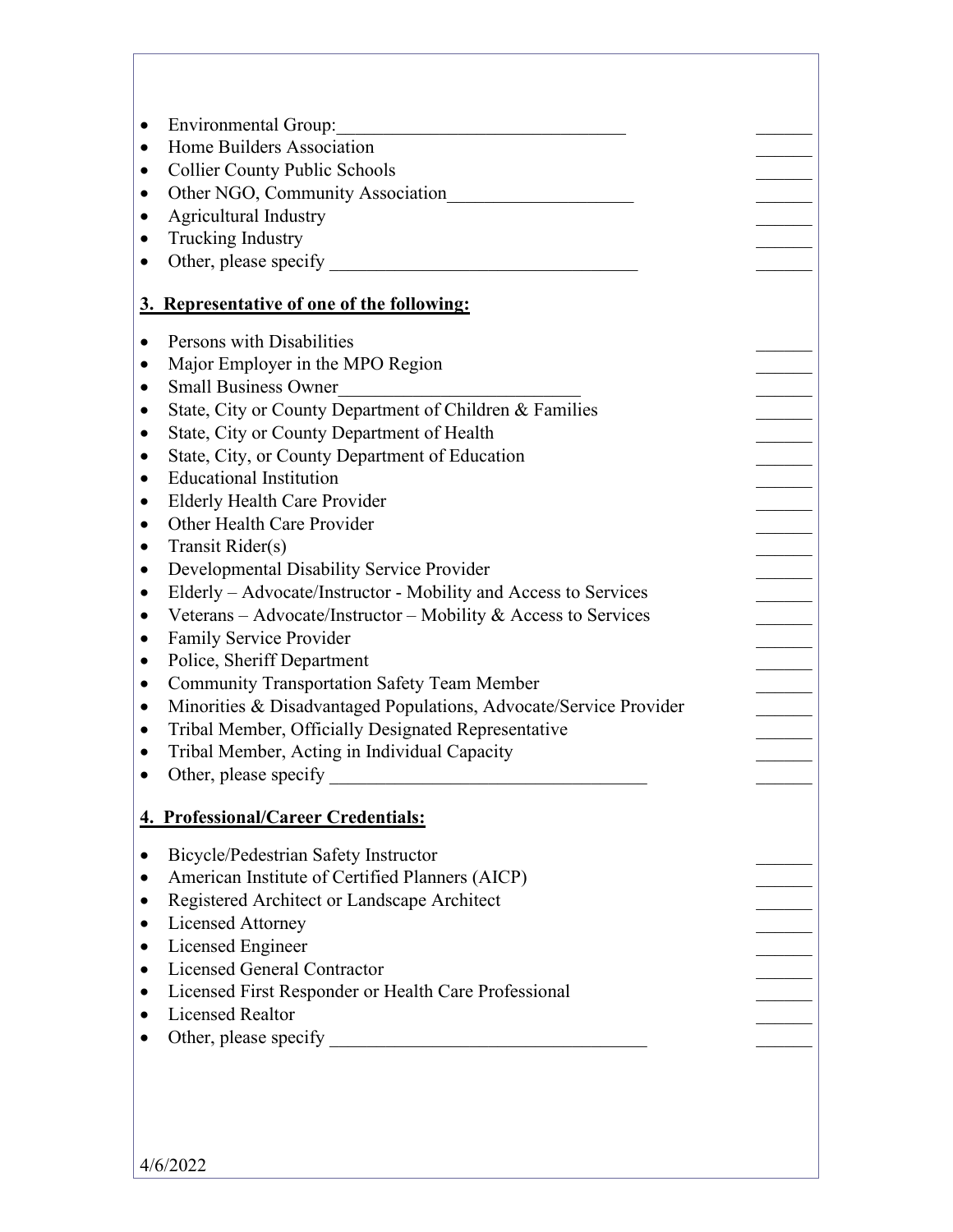|           | 5. Knowledge, training, background, interest or experience in: |
|-----------|----------------------------------------------------------------|
|           |                                                                |
|           | Natural Sciences, Environmental Conservation                   |
|           | Mobility & Access for the workforce                            |
| $\bullet$ | Public Finance, Grants, NGOs                                   |
|           | Sustainable Development, Sustainable Transportation            |
|           | Planning, Engineering, Architecture, Landscape Architecture    |
|           | Economic Development                                           |
|           | Land Development/Redevelopment                                 |
|           | Archaeological, Cultural & Historic Resources                  |
|           | Mobility/Active Living (related to community health)           |
|           | Tourism Industry                                               |
|           | Parent, Advocate for Working Families                          |
|           | Other, please specify                                          |
|           |                                                                |

The Collier MPO strives to ensure equal access and representation for minorities, women and those with disabilities to serve on advisory boards/committees.

# **Questions 6 through 8 are OPTIONAL**

## **6. Gender:**

- Female **Francische Executive Contract Contract Contract Contract Contract Contract Contract Contract Contract Contract Contract Contract Contract Contract Contract Contract Contract Contract Contract Contract Contract Co**
- Male  $\overline{\phantom{a}}$

### **7. Race/Ethnicity:**

- White  $\blacksquare$
- Hispanic or Latino
- Black or African American
- Asian or Pacific Islander
- American Indian or Alaskan Native \_\_\_\_\_\_
- Other:  $\_\_$

### **8. Handicapped/Disabled:**

- Yes  $\overline{\phantom{a}}$
- No  $\blacksquare$